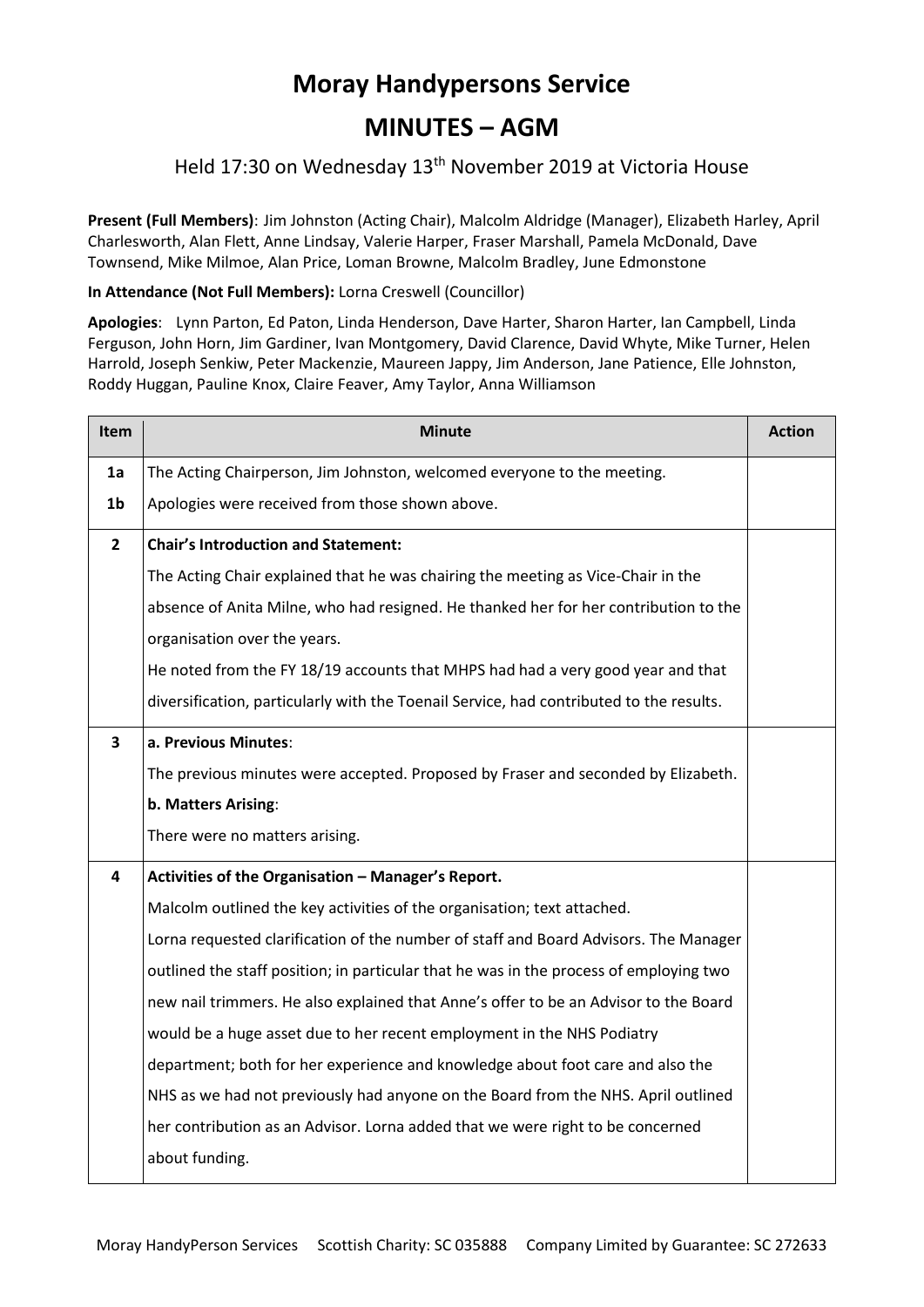| Item           | <b>Minute</b>                                                                         |                                                                                      |  |  |  |  |
|----------------|---------------------------------------------------------------------------------------|--------------------------------------------------------------------------------------|--|--|--|--|
| 5              | <b>Accounts:</b>                                                                      |                                                                                      |  |  |  |  |
|                | The Annual Accounts had been approved by the Directors. Questions from the floor      |                                                                                      |  |  |  |  |
|                | were invited (A summary of income and expenditure was available to assist) but none   |                                                                                      |  |  |  |  |
|                | raised. Proposed by Fraser and seconded by Elizabeth.                                 |                                                                                      |  |  |  |  |
| 6              | <b>Election of Directors.</b>                                                         |                                                                                      |  |  |  |  |
|                | All current Board Members resigned as required by the Articles of Association. The    |                                                                                      |  |  |  |  |
|                | Chair suggested that the governing documents would benefit from being amended in      |                                                                                      |  |  |  |  |
|                | relation to the annual resignation of all the Directors and further suggested that a  |                                                                                      |  |  |  |  |
|                | period of 3 years would bring more stability.                                         |                                                                                      |  |  |  |  |
|                | Two out-going Directors had not put themselves forward for re-election. Two new       |                                                                                      |  |  |  |  |
|                | members had put themselves forward and agreed to serve as Directors if duly           |                                                                                      |  |  |  |  |
|                | elected. They were: April Charlesworth (previously an Advisor) and Alan Flett from    |                                                                                      |  |  |  |  |
|                | the Moray Resource Centre.                                                            |                                                                                      |  |  |  |  |
|                | The paid-up members of the organisation (Full Members) had been given the             |                                                                                      |  |  |  |  |
|                | opportunity to vote by post, email, phone or proxy. This proved very successful with  |                                                                                      |  |  |  |  |
|                | 14 members choosing to vote this way.                                                 |                                                                                      |  |  |  |  |
|                | Each nomination was proposed and seconded as follows:                                 |                                                                                      |  |  |  |  |
|                | April Charlesworth:                                                                   | Proposed by Elizabeth and seconded by Malcolm Bradley.                               |  |  |  |  |
|                | Alan Flett:                                                                           | Proposed by Pamela and seconded by Fraser.                                           |  |  |  |  |
|                | Elizabeth Harley:                                                                     | Proposed by Pamela and seconded by April.                                            |  |  |  |  |
|                | Jim Johnston:                                                                         | Proposed by Fraser and seconded by Malcolm Bradley.                                  |  |  |  |  |
|                | Lynn Parton:                                                                          | Proposed by Dave and seconded by Alan.                                               |  |  |  |  |
|                | Ed Paton:                                                                             | Proposed by April and seconded by Dave.                                              |  |  |  |  |
| $\overline{ }$ |                                                                                       | <b>Appointment of Auditors.</b>                                                      |  |  |  |  |
|                |                                                                                       | The new accountants, Laing Accountants, had been very successful. Lorna asked if the |  |  |  |  |
|                | fee for the accountants was included in the accounts. The Chair explained that it was |                                                                                      |  |  |  |  |
|                | covered under 'Professional Fees'. A similar amount was expected with the new         |                                                                                      |  |  |  |  |
|                | accountants. Dave asked if the problems with the old accountants had caused any       |                                                                                      |  |  |  |  |
|                | problems. The Manager explained that it had as they had not filed the accountants     |                                                                                      |  |  |  |  |
|                | with HMRC and MHPS had received an automatic penalty fine. However, this had          |                                                                                      |  |  |  |  |
|                | been cancelled on appeal.                                                             |                                                                                      |  |  |  |  |
|                | Retaining Laing Accountants for a further year was proposed by April and seconded     |                                                                                      |  |  |  |  |
|                | by Elizabeth.                                                                         |                                                                                      |  |  |  |  |
|                |                                                                                       |                                                                                      |  |  |  |  |
|                |                                                                                       |                                                                                      |  |  |  |  |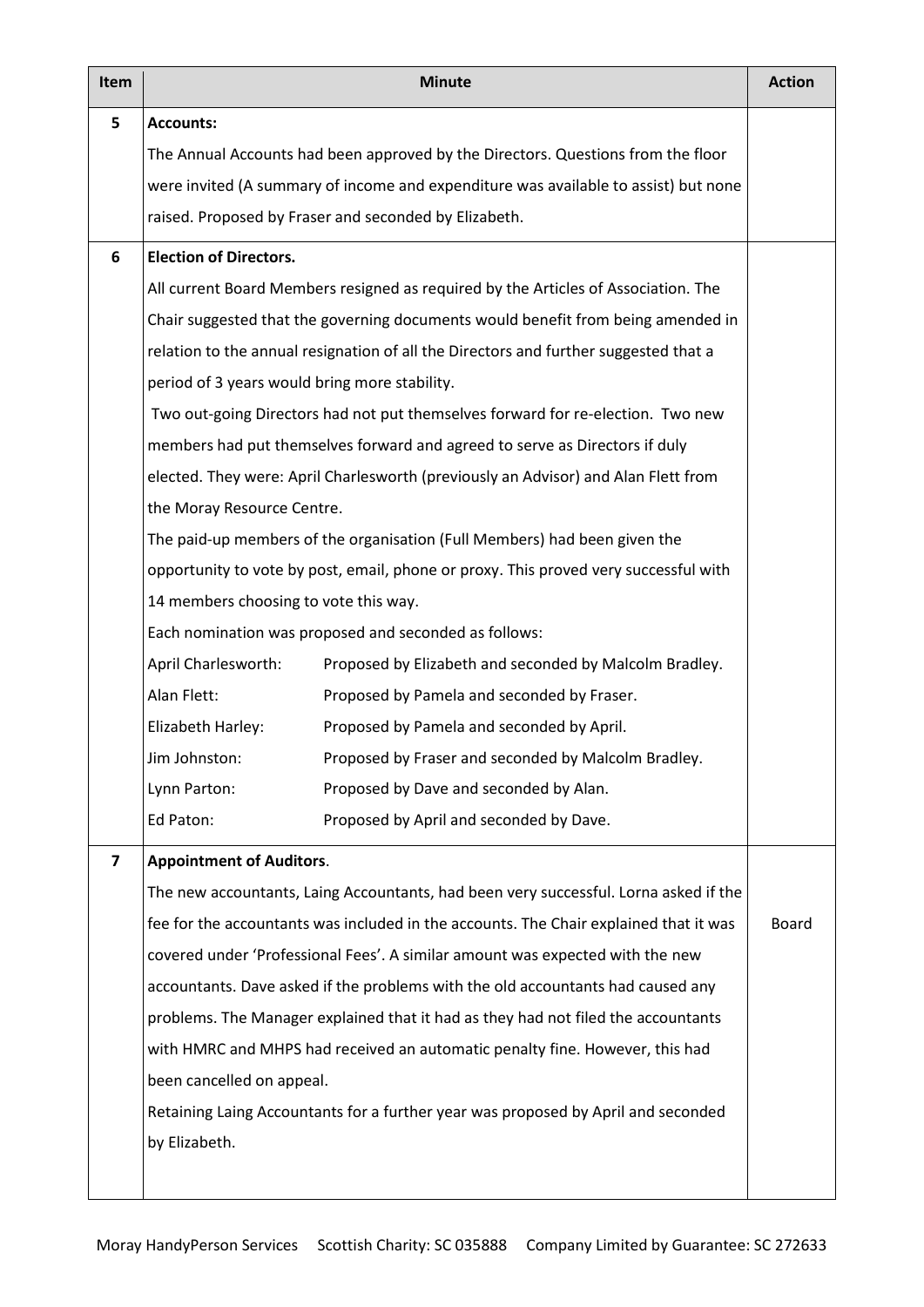| <b>Item</b> | <b>Minute</b>                                                                   | Actio |
|-------------|---------------------------------------------------------------------------------|-------|
| 8           | AOCB.                                                                           |       |
|             | There was no AOCB raised.                                                       |       |
|             | <b>Thanks and Close.</b>                                                        |       |
|             | Jim thanked everyone for attending the meeting and gave thanks to the staff and |       |
|             | volunteers. The AGM was closed at 18:00 and followed by refreshments and        |       |
|             | networking between the attendees.                                               |       |

| Drafted by:  | <b>MHPS Manager</b>       | Date: 14 Nov 19 |
|--------------|---------------------------|-----------------|
| Approved by: | <b>Acting Chairperson</b> | Date:           |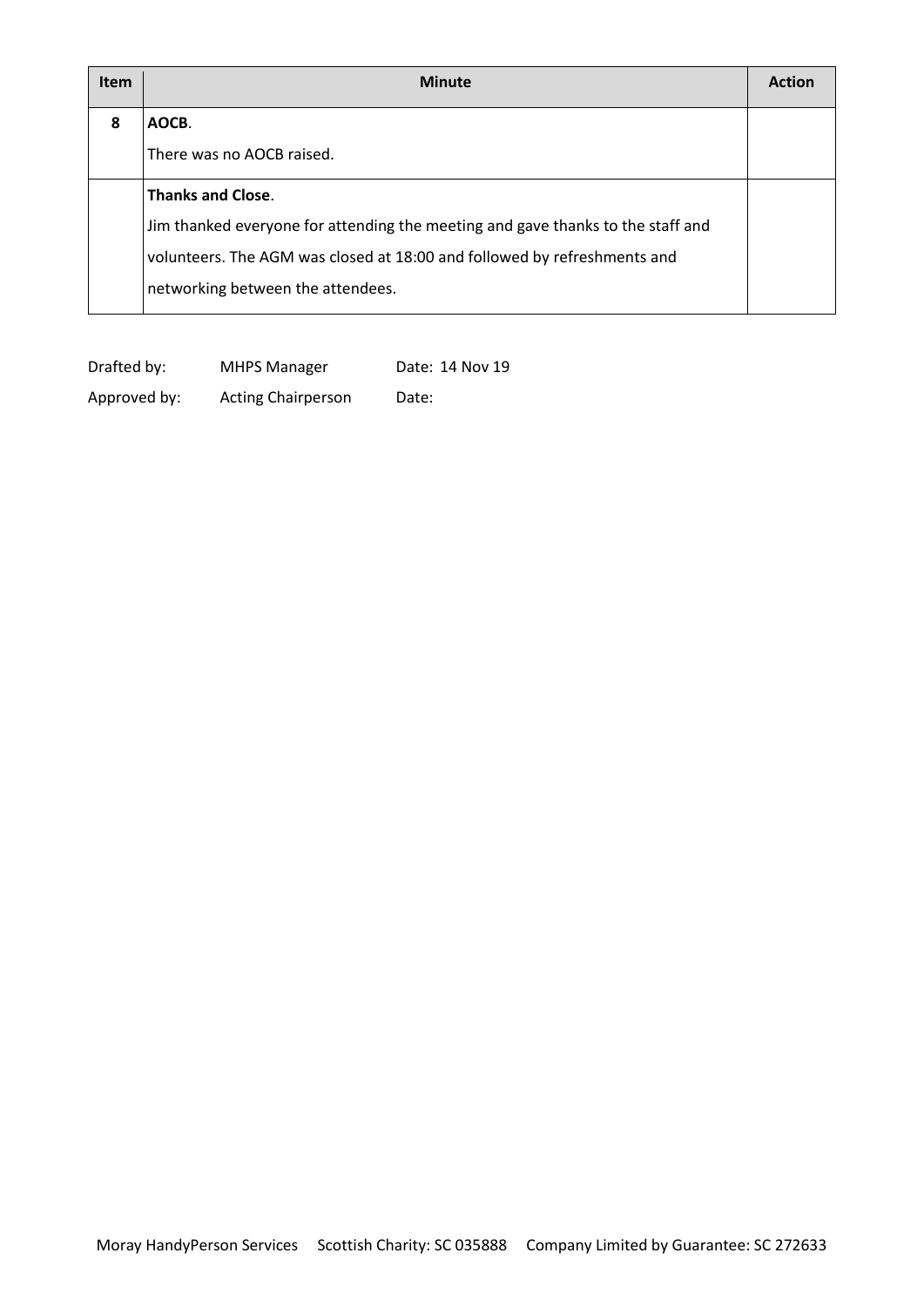### **AGM 13 NOVEMBER 2019 – ACTIVITIES OF THE ORGANISATION MANAGER'S REPORT**

#### **WELCOME**

May I start by formally extending my welcome to you all. My thanks to the retiring Board and to those who have put themselves forward for election or re-election today. I look forward to working with the new trustees and finding new ways to take the organisation forward.

I would also like to welcome the Board Advisors, past and future, that are here today. They don't need to be voted on at an AGM but provide a valuable support role to the Board, offering specialist knowledge and assistance as required.

#### **THANKS**

Once again it is a pleasure to publicly and formerly pass on my thanks to everyone associated with the Moray HandyPerson Services.

Thank you to the loyal staff who consistently do more than is required to keep the organisation running smoothly and help keep me in the real world.

Thank you to those who have funded us; particularly the support from Moray Council in these difficult times.

I also thank all the clients that have made donations and said such lovely things about us. Your comments, and confirmation of the valuable service we provide, means a lot to us and to the volunteer who carried out the work.

My biggest thanks of all go to the volunteers who go out and do the many jobs our clients ask us to do. The real value of the Service is the **practical assistance** we offer so a very big thank you to you all. Without you there would be no need for us, the staff, or a Board and, of course, without you, none of the vital jobs that are so necessary to keep the most vulnerable people in Moray safe and independent in their own homes would get done. Sincere thanks to every one of you.

#### **FUNDING**

Every year funding is an issue that causes me sleepless nights. Usually this takes the form of not having the funding agreed until the  $11<sup>th</sup>$  hour – sometimes the  $13<sup>th</sup>$  hour! Uncertainty over the level of funding and the short-term nature of agreements mean we can never relax or plan for the future as we would like.

There is no doubt that the services we provide are appreciated by our funders; the trouble is that for many years our bid has to go through a detailed scrutiny as if we were a brand new service. It is right and proper that public money is spent wisely but we have proven time and time again that our activities produce a net saving to the Health and Social Care budget and additionally supports many of their strategic objectives. Good-sense and good-will have always prevailed in the past; however, it is public knowledge that the finances of our funders is in a precarious state at the moment and it is this that makes this year feel different. Common sense and doing the right thing may not prevail as it has in the past. I consider there is a real risk to our funding next year and that makes me feel very uncomfortable. I don't view this money as a grant; we have earnt it and non-payment for these services risks the regular core funding money that we need to maintain and develop the service.